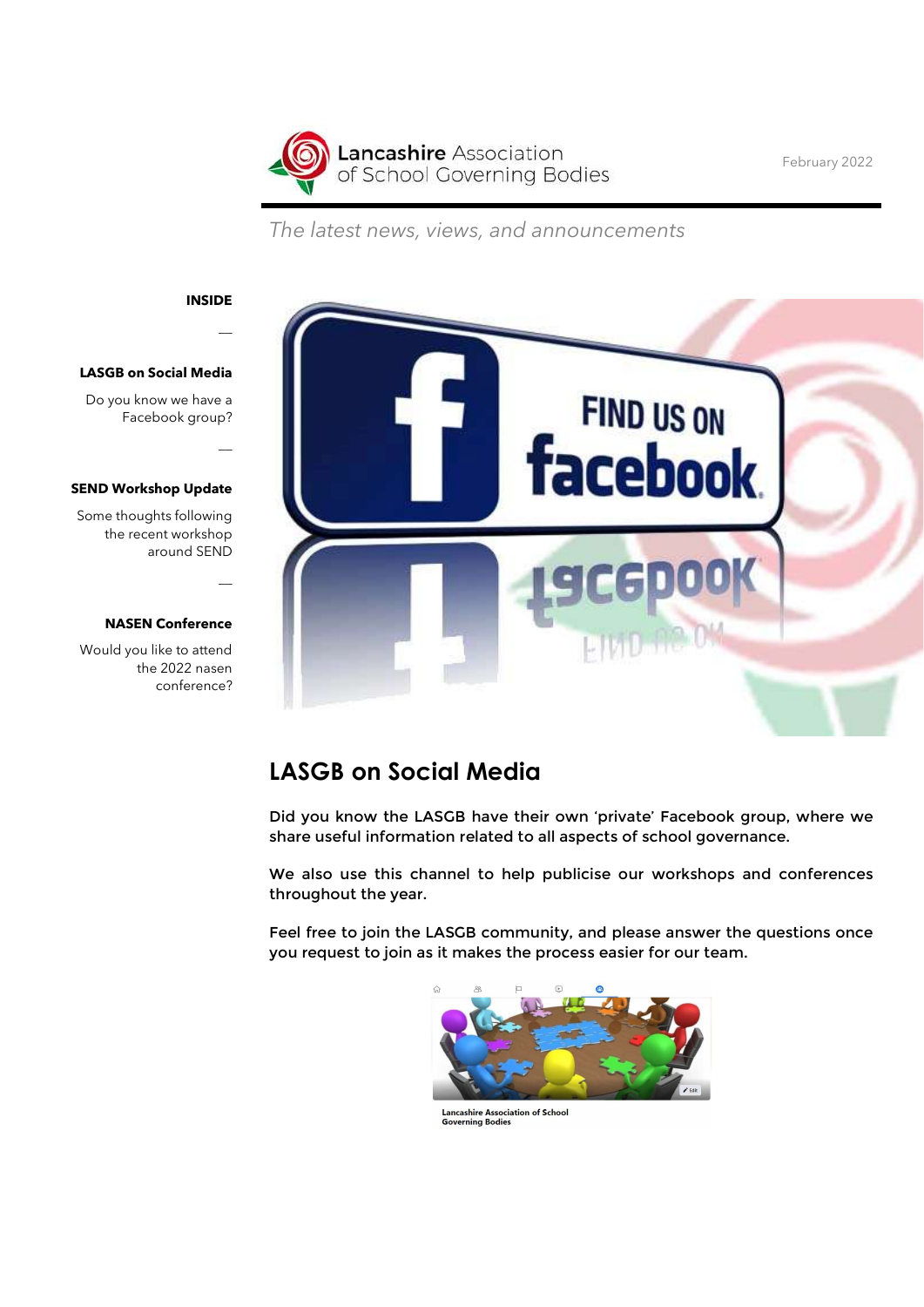

# SEND - some thoughts following our recent workshop

At our most recent workshop entitled 'SEND – everyone's responsibility', we explored the current landscape in Lancashire schools and looked at a practical example of how the current strategy is brought to life in one primary setting.

There are, though, over 500 schools in Lancashire, each with a different context in which to explore the SEND agenda. Many of us, as governors, prioritise SEND in curriculum discussions and have appointed a SEND governor to be that link between the board and the school. In the same way in which the SENCO in school should not be taking all the responsibility for SEND pupils, the nominated governor should not take the *full* role for the board. It is each teacher's responsibility to cater for the progress of SEND pupils and it is the board's responsibility collectively to consider the implication on SEND pupils (and on inclusivity more generally,) in any decision made. The NGA recently published an article based on the National Association for Special Educational Needs' (nasen) principle of adopting a 'Think SEND!' approach in *all* decisions to the benefit of *all* pupils.

The NGA have also published a SEND Link Governor role description which has three sections:

- 1. Meeting with the SENCO on a regular basis and then reporting back to the board.
- 2. Understanding and monitoring SEND practice which includes staying abreast of new developments and guidance, and
- 3. Supporting the board to monitor SEND provision.

As governing boards, we frequently carry out the first role and, through that role and additional training we undertake the second also, but we possibly neglect the third. How many of our SEND link governors act as SEND champions? As the NGA describes, SEND link governors should:

'Champion an inclusive culture, reminding the board to consider the impact of their decisions on pupils with SEND.'

Does your board do this?